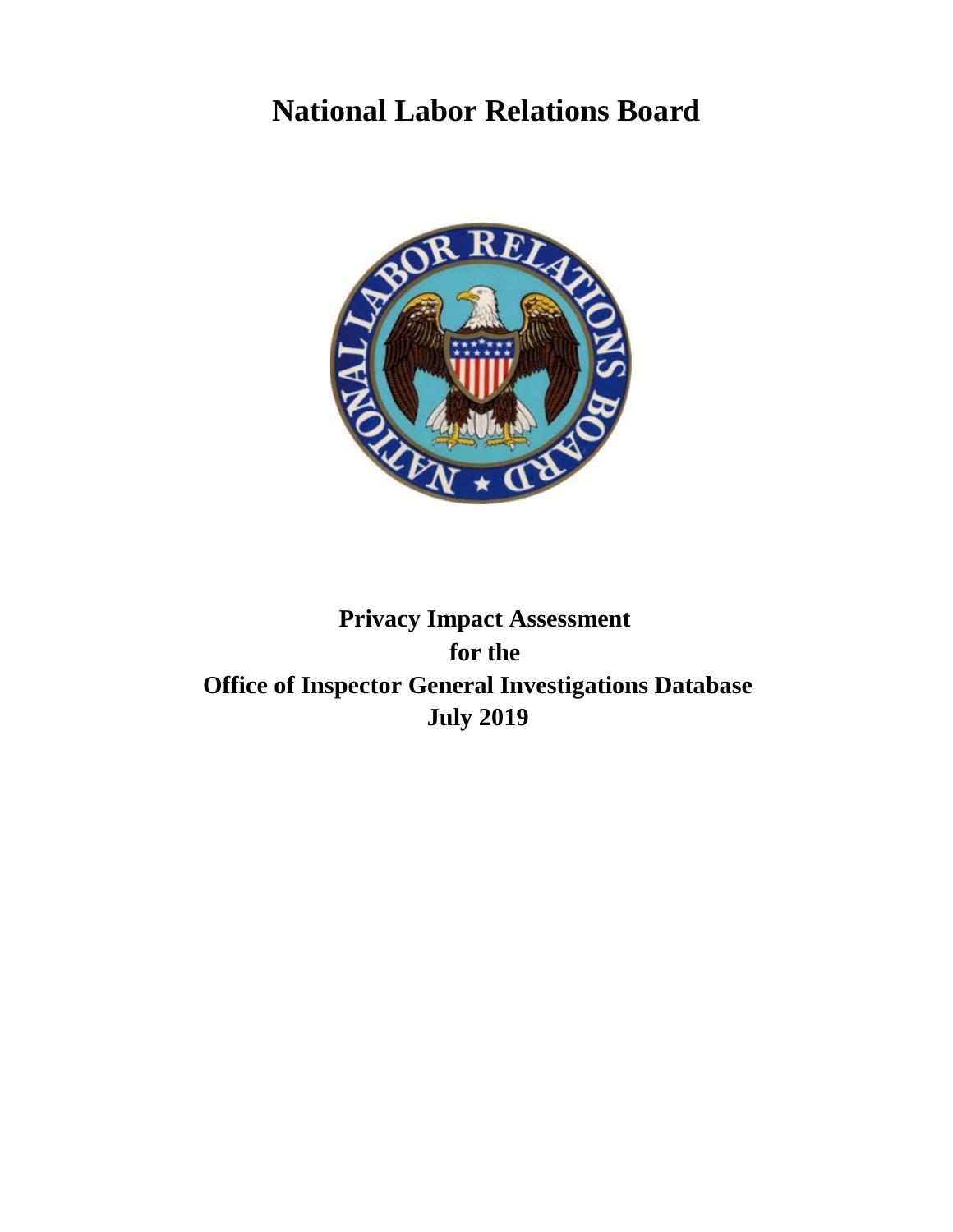# **Background**

Background of System: Rapid advancements in computer technology make it possible to store and retrieve vast amounts of data quickly and efficiently. These advancements have raised concerns about the impact of large computerized information systems on the privacy of data subjects. Public concerns about highly integrated information systems operated by the government make it imperative to commit to a positive and aggressive approach to protecting individual privacy. The collection, use, maintenance, and dissemination of information on individuals by the National Labor Relations Board (NLRB) requires a thorough collaborative analysis of legal, technical, security and privacy teams. Whether a system is automated, manual, or both, integration of privacy protections is a primary element in the development of the system.

# **Purpose**

The purpose of the privacy compliance documentation, the Privacy Threshold Analysis (PTA) and Privacy Impact Assessment (PIA) is to determine if the proposed plan to collect, maintain, and use data in an automated system will impact the Privacy rights of U. S. Citizens and lawfully admitted aliens.

# **Agency Process**

NLRB's privacy compliance process is comprised of two phases. Phase 1, the *initial* assessment known as a Privacy Threshold Analysis (PTA), determines whether a formal PIA is necessary for the system. Following a review of the PTA, the IT Security Officer along with the Privacy Officer will determine if a more detailed PIA is necessary. If a more detailed PIA is necessary, the system will undergo Phase 2, a *detailed* assessment. Both phases require the gathering of system information on technical, legal, security, and privacy issues, along with identification and mitigation of privacy risks. PIA's are published to the public facing website, as NLRB's commitment to fostering transparency, regarding how the agency uses personally identifiable information (PII) to fulfill its mission.

# **Applicable laws and regulations affecting Privacy Act Data**

- Privacy Act of 1974, as Amended (5 USC 552a) which affords individuals the right to privacy in records that are maintained and used by Federal agencies.
- Computer Security Act of 1987 (Public Law 100-235) establishing minimum-security practices for Federal IT systems.
- Matching and Privacy Act of 1988 (Public Law 100-503).
- OMB Circular A-130 and A-130 revised. Guidance on the "Security of Federal Automated Information Systems" provides uniform government-wide information to Federal agencies on compliance of fair information practices, security and reporting requirements. Appendix III and makes minor technical revisions to the Circular to reflect the Paperwork Reduction Act of 1995 (P.L. 104-13).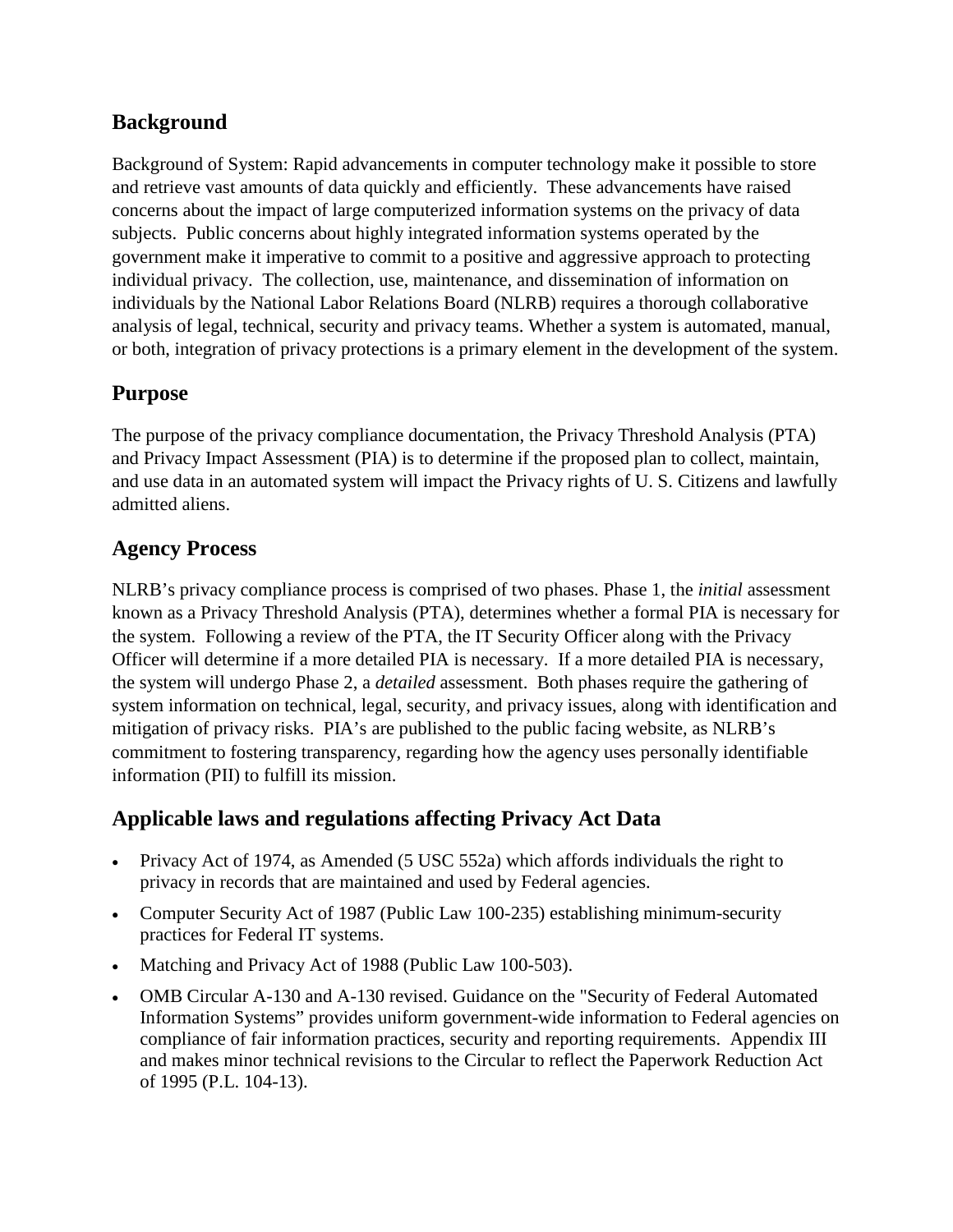• Freedom of Information Act (FOIA), as Amended (5 USC 552) which provides for the disclosure of information maintained by Federal agencies to the public while allowing limited protections for privacy.

### **Privacy Impact Assessment**

#### **Section I Nature of the System:**

1. Provide the commonly used name of the system, spelling out any acronyms. If the system will be referred to by acronym, include that in parentheses after the name.

National Labor Relations Board (NLRB) Office of Inspector General (OIG) Investigative Files (OIG Investigations Database)

2. In five sentences or less, provide a generalized description of the system and its purpose. Provide an explanation of how the system functions and what agency-based mission(s) the system fulfills.

OIG Investigations database is an information storage and retrieval system that utilizes Microsoft Access to electronically record action that initiate, change, or complete, activities within the lifecycle of an OIG investigation, The Access database is designed to collect, and maintain case handling data; track active data, and compile performance measurement data.

- 3. Describe the stage of development the system is currently:
	- $\Box$  A new system which is --
		- $\Box$  Still in the planning stages.
		- $\Box$  Mid-way to launch.
		- ☐ Ready for launch. Anticipated Launch Date:
	- $\Box$  Proposals to change an existing system, the changes are:
		- $\Box$  Still in the planning stages.
		- $\Box$  Mid-way to launch.
		- $\Box$  Ready for launch.

 ☒ Other or Maintenance (Explain. Provide data required above for new or existing systems.) The OIG Investigations Database was created prior to this reporting requirement.

4. Is the system required by law or Executive Order?

☒ No

 $\Box$  Yes (Provide the law, Executive Order and NLRB policies and regulation)

#### **Section II Data in the System:**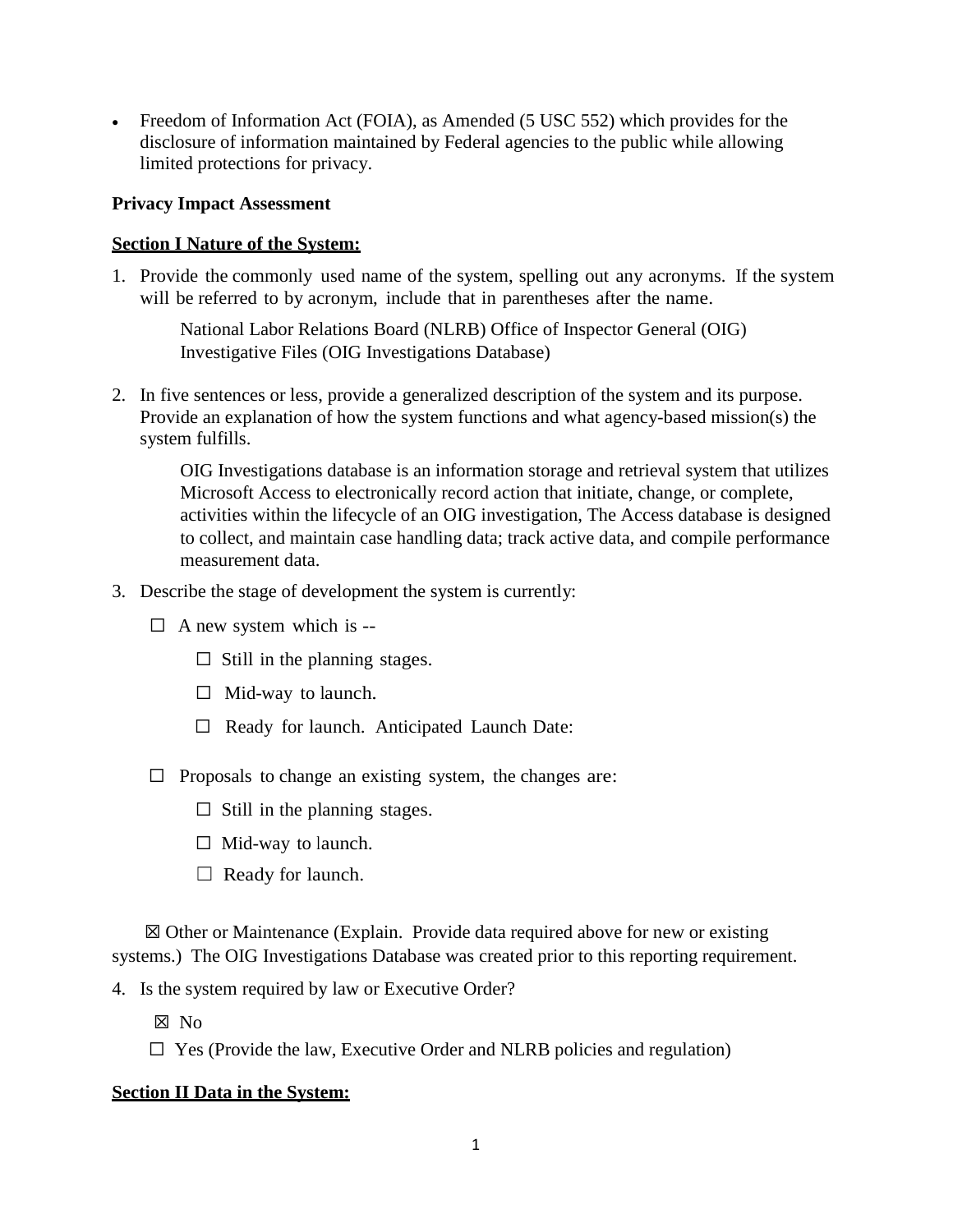- 1. Will this system contain personal data elements? (See Definitions for a list of common data elements considered personal.)
	- $\Box$  No (See Section IX)
	- ☒ Yes (Continue)
- 2. List those personal data elements or types of data elements the system will contain:

First and last names of the individuals involved in the OIG investigation to include the subject, source of the allegations, witnesses, and investigators. Additionally, the database has a "Chronology" section for the recording of other information that may be needed during the investigation. This information may include addresses and telephone numbers of witnesses and other individuals contacted during the course of an investigation.

- 3. What are the sources of the personal information in the system? (Check all that apply.)
	- ☒ NLRB files or databases.
	- ☒ Non- NLRB files or databases.
	- $\boxtimes$  State and local agencies.
	- $\boxtimes$  The record subject himself/herself.
	- ☒ Supervisors

 $\boxtimes$  Other third-party sources. (List) Witnesses, the Internet, or other publicly available sources.

4. Are the personal data elements described in detail and itemized in a record layout or other document? If yes, provide the name of the document/form and attach a copy.

 The form is an Access database form that is identified as "Investigations." See attached copy.

- 5. Review the list of personal data elements you currently collect. Is each data element essential to perform some official function? *[This question only pertains to data elements you specifically solicit. Provide explanation in the additional information section as to personal data that may be voluntarily provided in a "Remarks, "Comments," "Explanation," or similar type of block where the individual is free to add information of his choosing.]*
	- $\boxtimes$  5a. Yes, all data elements solicited are absolutely essential. (Go to Section III)
	- $\Box$  5b. Some of the solicited data elements are nice to have but not essential.
	- $\Box$  5c. None of the personal data elements are necessary. The program could function efficiently without personal data.
- **6.** If you checked blocks 5b or 5c above, list the data elements that are not essential.

## **Section III Verifying Data:**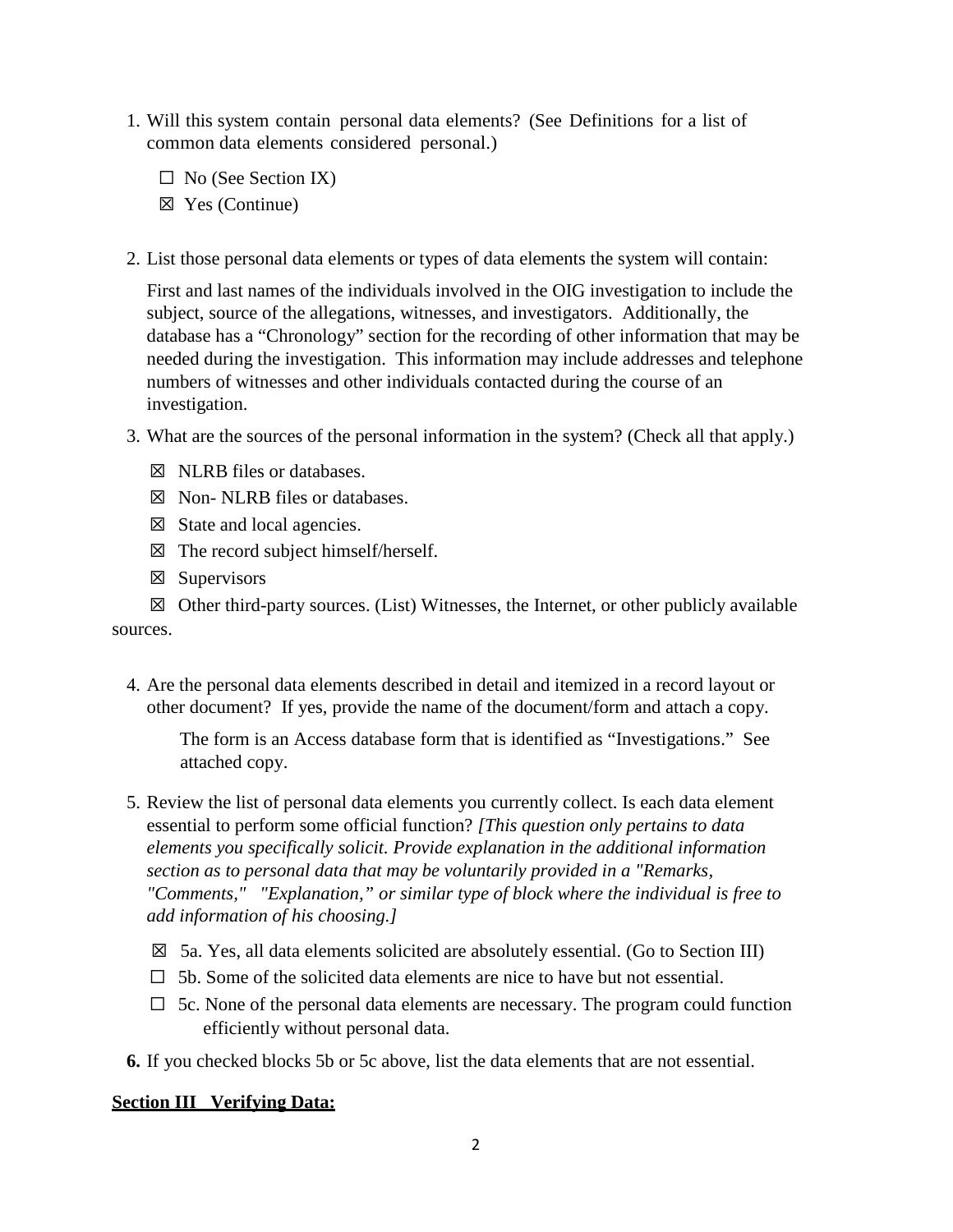- 1. For data collected from sources other than NLRB records and the record subject himself, describe how the data will be verified for -
	- a. Accuracy: See below.
	- b. Completeness: See below:
	- c. Relevance: See below.
	- d. Timeliness: See below.

The nature of an investigation requires the determination of the accuracy, completeness, and relevance of the data. Date is entered as events occur. Once an investigation is completed, if the allegation is substantiated, a report is made documenting these issues. If the allegation is unsubstantiated, the record clearly states that determination. Before a case is closed, the data in the database if reviewed for accuracy and completeness.

2. Describe your procedures for determining if data have been tampered with by unauthorized persons. Do not go into so much detail as to compromise system security).

Hard copies of the information are also maintained in the case file. The information is review on a regular basis. Access to the data is limited to OIG personnel responsible for the investigation and the database is password protected.

## **Section IV Access to the Data:**

1. Who will have access to the data in the system (Users, Managers, System Administrator, Developers, Others)?

OIG employees.

2. How is right of access to the data by a user determined?

All users have the same right of access to the data. Users are limited to OIG employees who are responsible for conducting the investigation.

3. Are criteria, procedures, controls, and responsibilities regarding access documented?

Users are limited to OIG employees who are responsible for conducting the investigation. The database is located on the OIG portion of an NLRB server. Passwords are required to access the server and user rights are required to access the OIG portion of the server. A second password is required to access the database. Hardcopy files are maintained in the accessed controlled OIG office suite.

4. What controls are in place to prevent the misuse (e.g. browsing) of data by those individuals having access? Do not go into so much detail as to compromise system security.

Access to the database is limited to the individuals conducting and managing OIG investigations. Those individuals would be aware of information without the need to access the database.

5. Do other systems share data or have access to data in this system?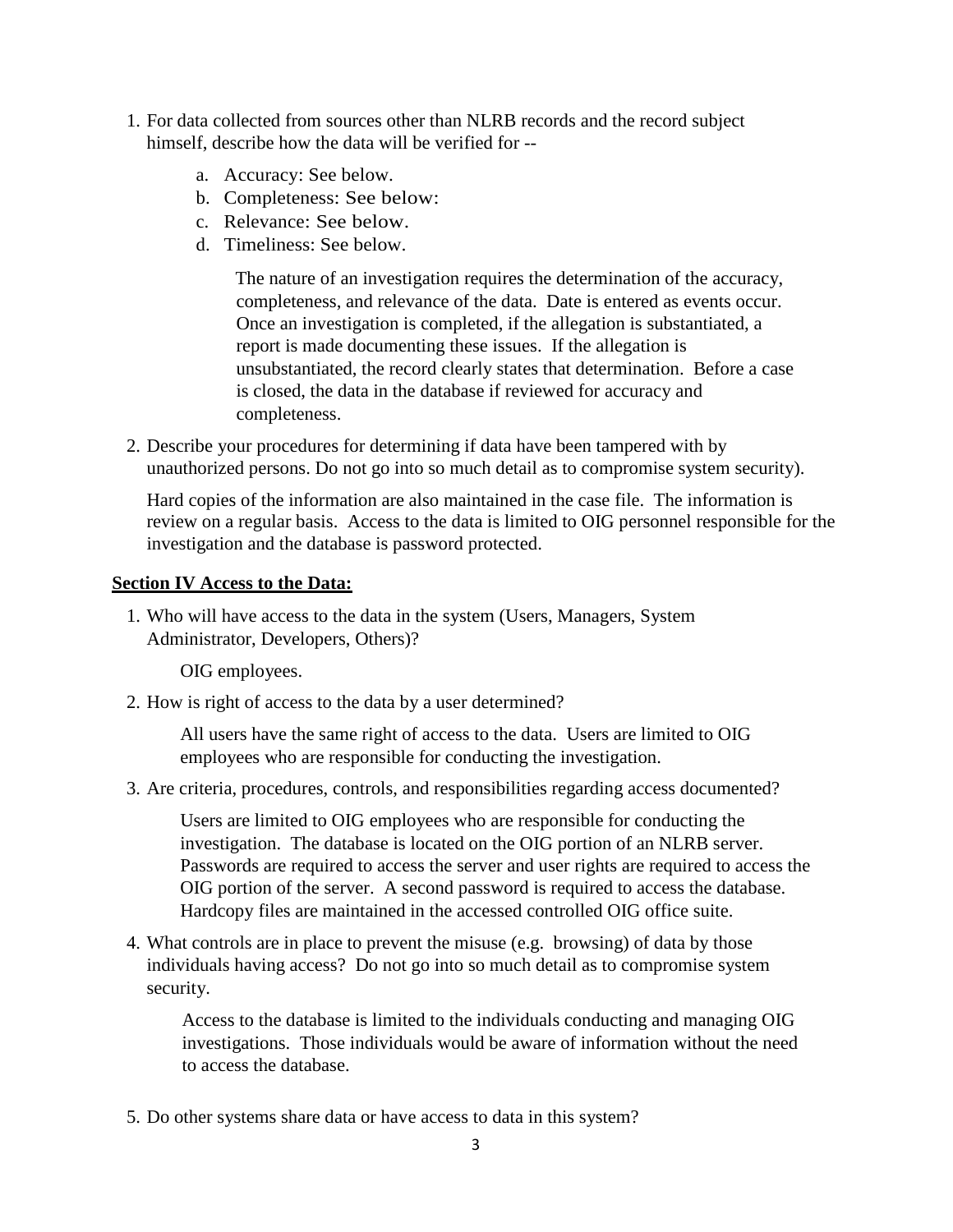- ☒ No
- $\Box$  Yes (Explain)
- 6. Will other non-NLRB agencies share data or have direct access to data in this system (International, Federal, State, Local, Other)?
	- $\boxtimes$  No (Go to Question IV-9)
	- $\Box$  Yes (List each agency by name or type, (e.g., law enforcement activities; Social Security Administration, etc.) and briefly provide the purpose of the access.)
- 7. How will the system ensure that agencies only get the needed information to fulfill their official functions?

Not Applicable

8. Who will be responsible for protecting the privacy rights of individuals and employees affected by the interface between agencies?

Not Applicable

9. Who is responsible for assuring proper use of the data? Provide name, title, mailing address and current telephone number.)

James Tatum Assistant Inspector General for Investigation/Counsel to the Inspector General 1015 Half St SW Washington, DC 20003 (202) 273-1960

### **Section V Attributes of the Personal Data:**

- 1. Is the use of the personal data both relevant and necessary to the purpose for which the system is being designed?
	- $\Box$  No (Explain)

☒ Yes

- 2. Will the system derive new data or create previously unavailable data about an individual through a data aggregation process?
	- $\boxtimes$  No (Go to Section VI.)
	- $\Box$  Yes (Continue)
- 2a. Will the new data be placed in the individual's employment or other type of record (whether manual or electronic) that is retrieved by name, SSN, or other personal identifier?

 $\Box$  No

- $\Box$  Yes (Identify the record/database, or type of record/database.)
- ☒ Not Applicable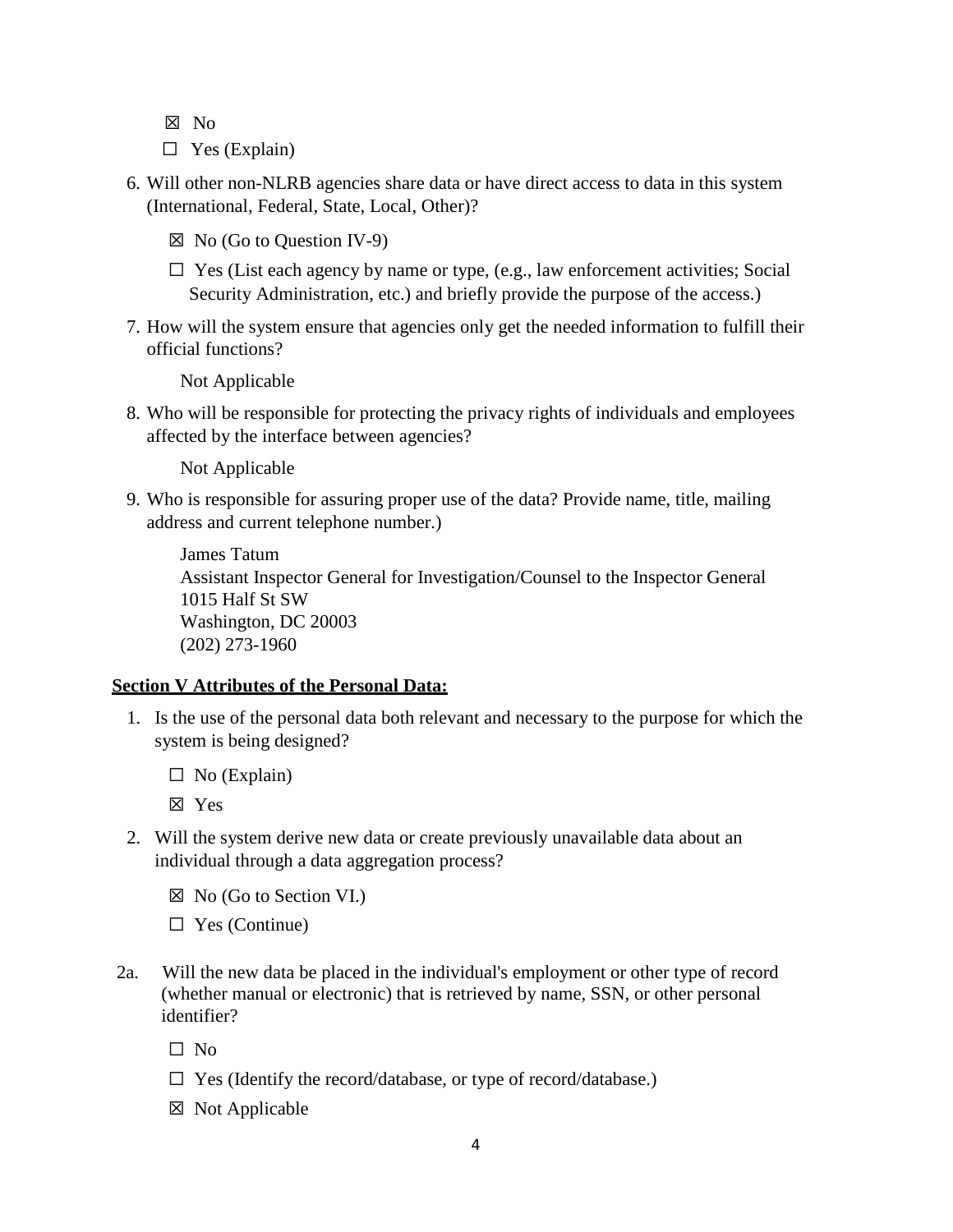2b. Can the system make determinations about individuals or employees that would not be possible without the new data?

☐ No

- $\square$  Yes (Explain)
- ☒ Not Applicable
- 2c. Will the data be retrieved by personal identifier (name, SSN, employee number, computer ID number, etc.)? The data can be retrieved by name, but data relating to individuals are not disclosed to the public.
	- $\Box$  No (Go to Section VI.)
	- ☒ Yes (List retrieval fields) Name and/or OIG case number.
	- ☐ Not Applicable
- 2d. Are there potential effects on the due process rights of citizens and lawfully admitted aliens? 2d-l.Consolidation and linkage of files and systems?

| $\Box$ No | $\Box$ Yes                     | $\boxtimes$ Not Applicable                                       |
|-----------|--------------------------------|------------------------------------------------------------------|
|           | 2d-2. Derivation of data?      |                                                                  |
| $\Box$ No | Yes                            | $\boxtimes$ Not Applicable                                       |
|           |                                | 2d-3. Accelerated information processing and decision-making?    |
| $\Box$ No | Yes                            | $\boxtimes$ Not Applicable                                       |
|           | 2d-4. Use of new technologies? |                                                                  |
| $\Box$ No | Yes                            | $\boxtimes$ Not Applicable                                       |
|           |                                | $2e$ How are any effects discussed in $2d-1$ through $2d-4$ to b |

 2e. How are any effects discussed in 2d-1 through 2d-4 to be mitigated? Not Applicable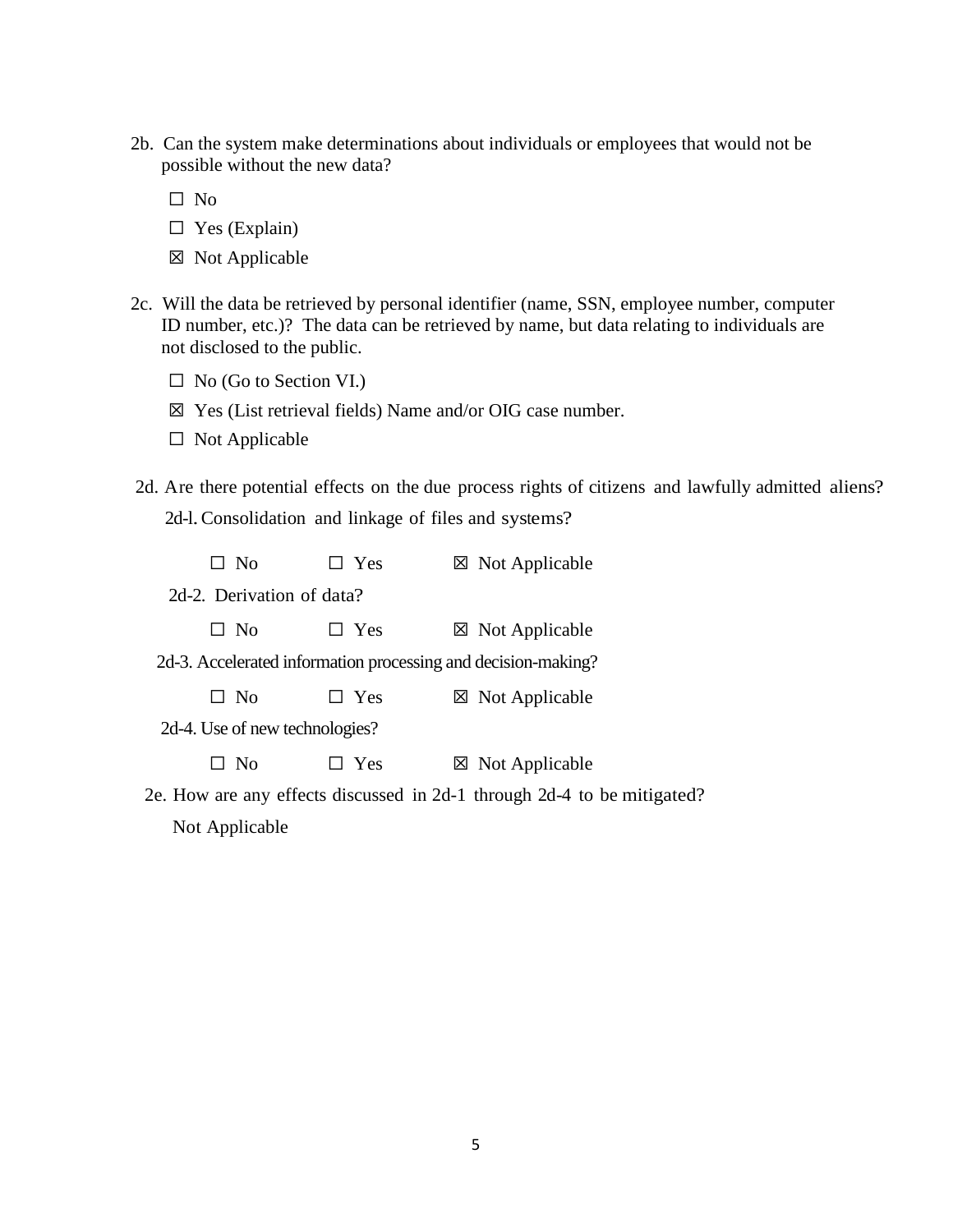### **Section VI Maintenance of Administrative Controls:**

1. Describe how the system and its use will ensure equitable treatment of individuals. If the system is operated in more than one site, also include a discussion of how consistent use of the system and data will be maintained in all sites.

The database requires the same information for each subject and case. There is only one site for the database.

2. Explain the possibility of disparate treatment of individuals or groups.

None.

3. What are the retention periods for the data in this system?

The following retention periods are applied to this database, depending upon the type of case:

A case file with significant value because the subject is a senior agency officiation, as defined in General Record schedule 23, Items 5a and 5b; attracts substantial national/regional media or Congressional attention; results in substantive changes in Agency policies and procedures, or has historical significance – cut off closed cases at the end of each fiscal year, transfer to the National Archives of the United States 25 years after cutoff; and

All other case files – cut off closed cases at the end of each fiscal year, destroy 10 years after cutoff.

- 3a. Does your retention period agree with that listed in Appendix I, of the NLRB Files? Management and Records Disposition Handbook?
	- ☒ No (Provide Explanation)
	- $\Box$  Yes (List disposal rule from the Appendix I of NLRB Files Management & Records Disposition Handbook)

Because OIG is independent of the NLRB's management function, the OIG has separate records disposition schedule. The retention period for this database agrees with the OIG records disposition schedule.

3b. What are the procedures for eliminating the data at the end of the retention period?

The paper documentation held by the OIG, the elimination process is the responsibility of the OIG.

The electronic documentation held by the OIG, the elimination process is the responsibility of the OIG.

3c. Where are the elimination of data procedures documented as discussed in Question 3b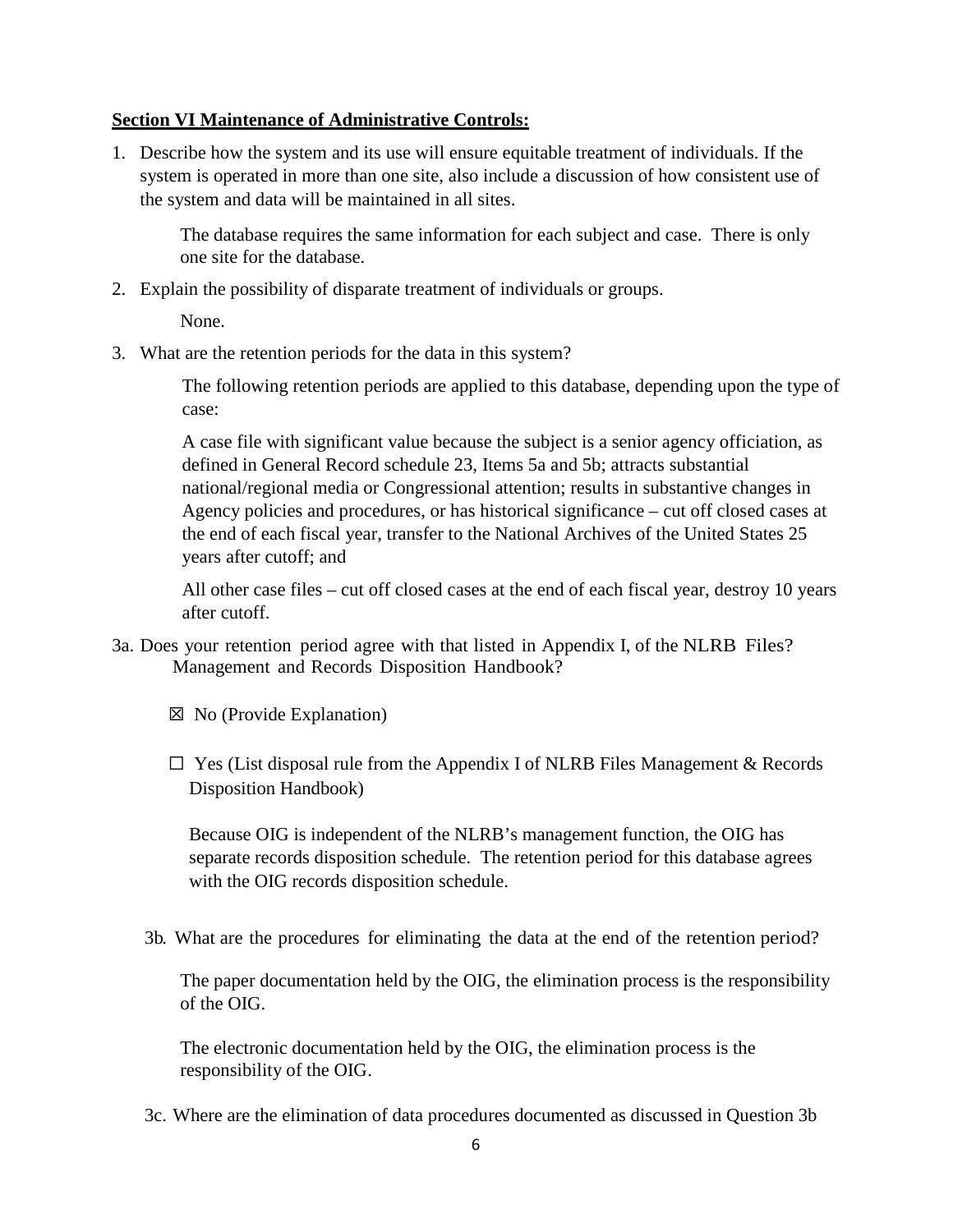above?

The OIG records deposition authority. The database also has a field that indicates when elimination or permanent retention is required.

- 3d. Is the system using technologies in ways that the NLRB has not previously? employed (e.g. Caller-ID, surveillance, etc.)?
	- ☒ No (Continue.)
	- $\Box$  Yes (Identify the technology and describe how these technologies affect individual privacy)
	- 3e. Will this system provide the capability to identify, locate, and monitor individuals?
		- ☒ No
		- $\Box$  Yes (Provide Explanation)
	- 3f. Will this system provide the capability to identify, locate, and monitor groups of people?
		- ☒ No
		- $\Box$  Yes (Provide Explanation)
	- 3g. What controls will be used to prevent unauthorized monitoring? Do not describe your controls and procedures in so much detail as to compromise system security.

The OIG controls the unauthorized monitoring by limiting access to the database to only those individuals with a need to know the data. Access is controlled by password. Unauthorized monitoring outside of the OIG is the responsibility of OCIO IT security function for the NLRB network.

### **Section VII Interface with Privacy Act Systems of Records:**

- 1. Does this system currently operate under an existing NLRB or Government-Wide Privacy Act system of records? NLRB and Government Wide systems are described at: *[http://www.access.gpo.gov/su\\_docs/aces/PrivacyAct.shtml](http://www.access.gpo.gov/su_docs/aces/PrivacyAct.shtml)* and [https://www.whitehouse.gov/omb/memoranda\\_m99-05-c/](https://www.whitehouse.gov/omb/memoranda_m99-05-c/)
	- $\Box$  No (Go to Section VIII)
	- ☒ Yes (Continue)
- 2. Provide the identifying number and name of each system.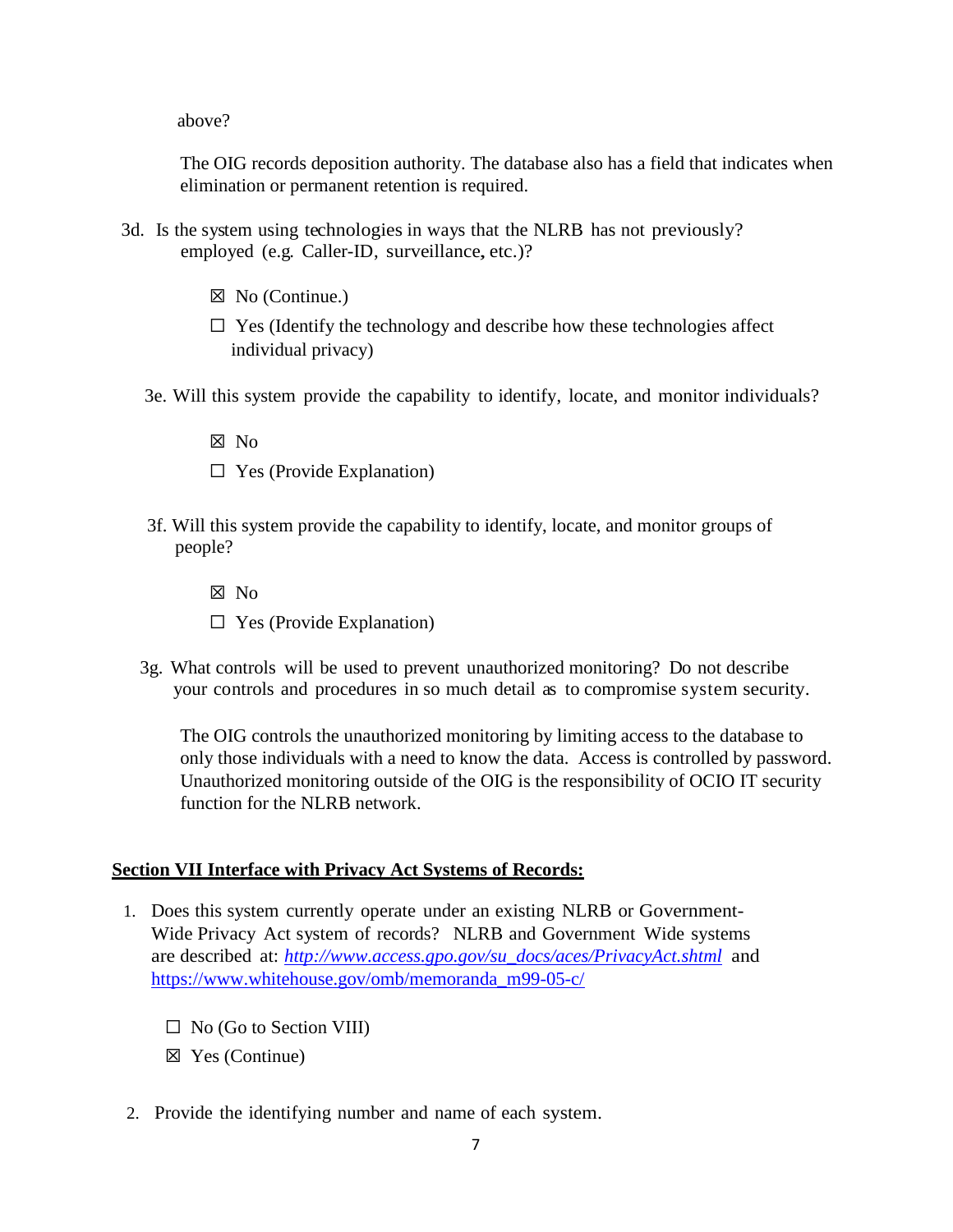- NLRB-18 Office of Inspector General Investigative Files
- 3. If an existing NLRB Privacy Act system of records is being modified, will the system notice require amendment or alteration? Provide a list all proposed changes. Consider the following, will you be collecting new data elements not previously approved for collection; using the data for new internal purposes; sharing the data with new non-NLRB agencies; keeping the records longer; creating new locations of data, etc.?)

 $\Box$  No

- $\Box$  Yes (Explanation of changes)
- ☒ Not Applicable
- 4. If the system currently operates under an existing Government-Wide Privacy Act system of records notice, are your proposed modifications in agreement with the existing notice?
	- $\Box$  No (Explanation of changes)
	- $\Box$  Yes (Go to Section VIII)
	- ☒ Not Applicable
- 5. If you answered "no" to **Section VII Number 4** above, have you consulted with the government agency that "owns" the government-wide system in determining if they approve of your modifications, and intend to amend or alter the existing notice to accommodate your needs?

☐ No

- $\Box$  Yes (Provide the name and contact information of the official with responsibility for the government-wide system)
- ☒ Not Applicable
- 6. Is there a Certification and Accreditation of record within OCIO's FISMA tracking system?
	- ☐ Unknown
	- $\Box$  No
	- ☒ Yes (Please provide the determination of Low/Moderate/High/Undefined for each of the following:)

Confidentiality - Moderate\_\_\_\_\_\_\_\_\_\_\_\_

Integrity - Moderate\_\_\_\_\_\_\_\_\_\_\_\_\_\_\_\_\_

Availability - Moderate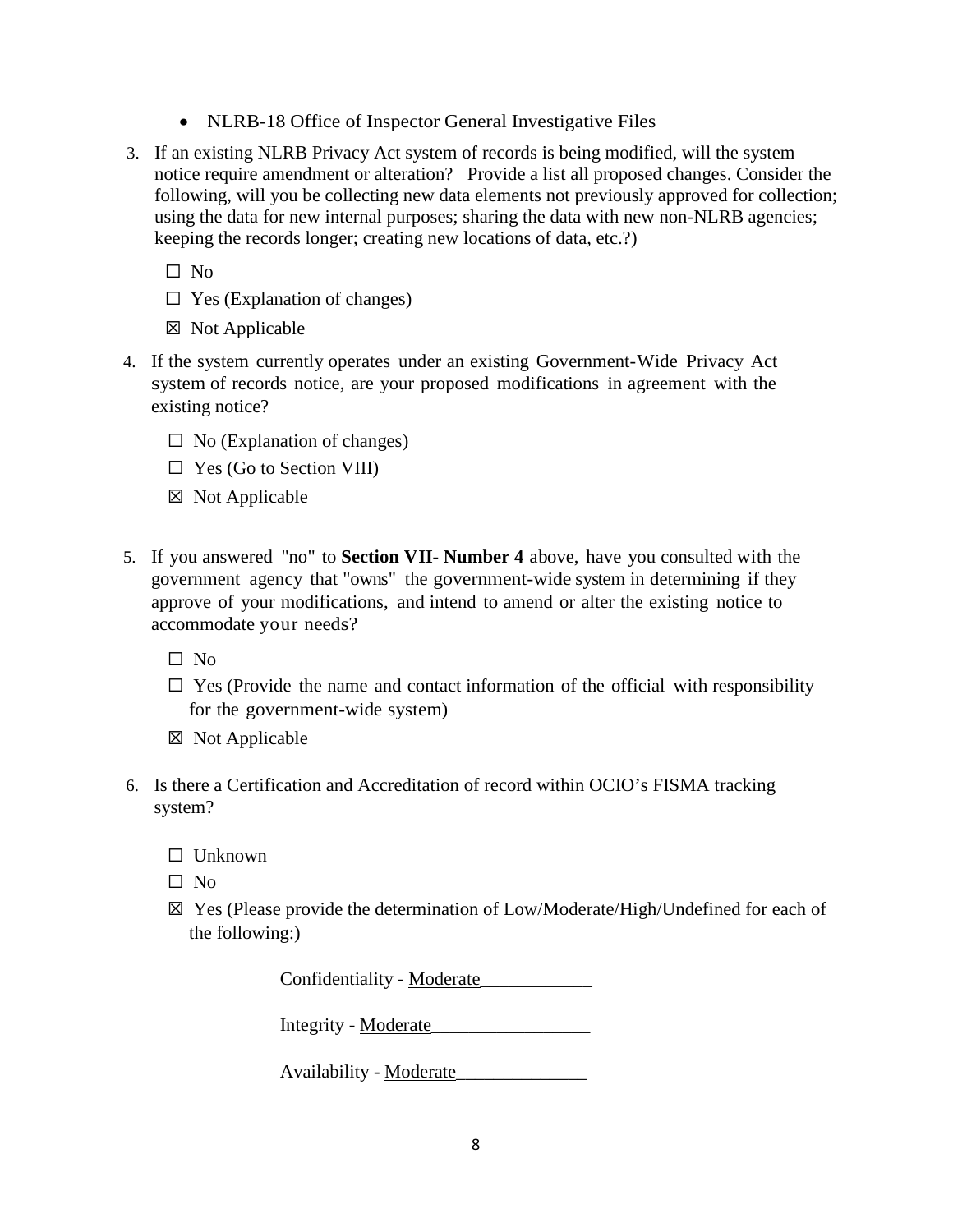# **Section IX. Certification: Personnel Security Files**

I have read and understand the purpose of this assessment. I have reviewed the definition of "personal data" and have accurately listed the personal data elements collected or accurately answered all questions contained in this Privacy Impact Assessment.

| <b>System Owner Name</b>           | David Berry                                             |
|------------------------------------|---------------------------------------------------------|
| <b>System Owner Title</b>          | <b>Inspector General</b>                                |
| <b>System Owner E-mail Address</b> | david.berry@nlrb.gov                                    |
| <b>System Owner Telephone</b>      | 202 273-1964                                            |
| System Owner's                     | Digitally signed by DAVID BERRY                         |
| Signature/Date                     | <b>DAVID BERRY</b><br>Date: 2019.07.16 12:48:09 -04'00' |

| IT Security Officer's Name           | <b>Tremell Warren</b>                                                                            |
|--------------------------------------|--------------------------------------------------------------------------------------------------|
| IT Security Officer Title            | Associate Chief Information Officer, Information                                                 |
|                                      | Assurance                                                                                        |
| IT Security Officer's E-mail Address | Tremell. Warren@nlrb.gov                                                                         |
| IT Security Officer's Telephone      | $(202)$ 273-0766                                                                                 |
| IT Security Officer's                |                                                                                                  |
| Signature/Date                       | Digitally signed by TREMELL<br><b>TREMELL WARREN WARREN</b><br>Date: 2019.07.17 09:38:26 -04'00' |

| Signature/Date                   | Digitally signed by TREMELL<br><b>TREMELL WARREN</b><br><b>WARREN</b><br>Date: 2019.07.17 09:38:26 -04'00' |
|----------------------------------|------------------------------------------------------------------------------------------------------------|
|                                  |                                                                                                            |
| Records Management Officer's     | <b>Kenneth Williams</b>                                                                                    |
| Name                             |                                                                                                            |
| Records Management Officer Title | Supervisory Records and Information                                                                        |
|                                  | <b>Management Specialist</b>                                                                               |
| Records Management Officer's E-  | Kenneth. Williams@nlgb.gov                                                                                 |
| mail Address                     |                                                                                                            |
| Records Management Officer's     | (202) 273-2833                                                                                             |
| Records Management Officer's     |                                                                                                            |
| Signature/Date                   | Digitally signed by KENNETH WILLIAMS<br><b>KENNETH WILLIAMS</b><br>Date: 2019.07.17.10:47:36 -04'00        |
|                                  |                                                                                                            |
| Privacy Officer's Name           | Virginia Ephraim                                                                                           |
| Privacy Officer Title            | Information Security, Compliance and Privacy                                                               |
|                                  | Specialist                                                                                                 |
| Privacy Officer's E-mail Address | Virginia. Ephraim@nlrb.gov                                                                                 |
| Privacy Officer's Telephone      | $(202)$ 273 -0010                                                                                          |
| Privacy Officer's                | Digitally signed by VIRGINIA EPHRAIM<br><b>VIRGINIA EPHRAIM</b>                                            |
| $\Gamma$ ianotura/Dota           | Date: 2019.07.16 14:03:33 -04'00'                                                                          |

| Privacy Officer's Name           | Virginia Ephraim                                      |
|----------------------------------|-------------------------------------------------------|
| Privacy Officer Title            | Information Security, Compliance and Privacy          |
|                                  | Specialist                                            |
| Privacy Officer's E-mail Address | Virginia.Ephraim@nlrb.gov                             |
| Privacy Officer's Telephone      | $(202)$ 273 -0010                                     |
| Privacy Officer's                | VIRGINIA EPHRAIM Digitally signed by VIRGINIA EPHRAIM |
| Signature/Date                   |                                                       |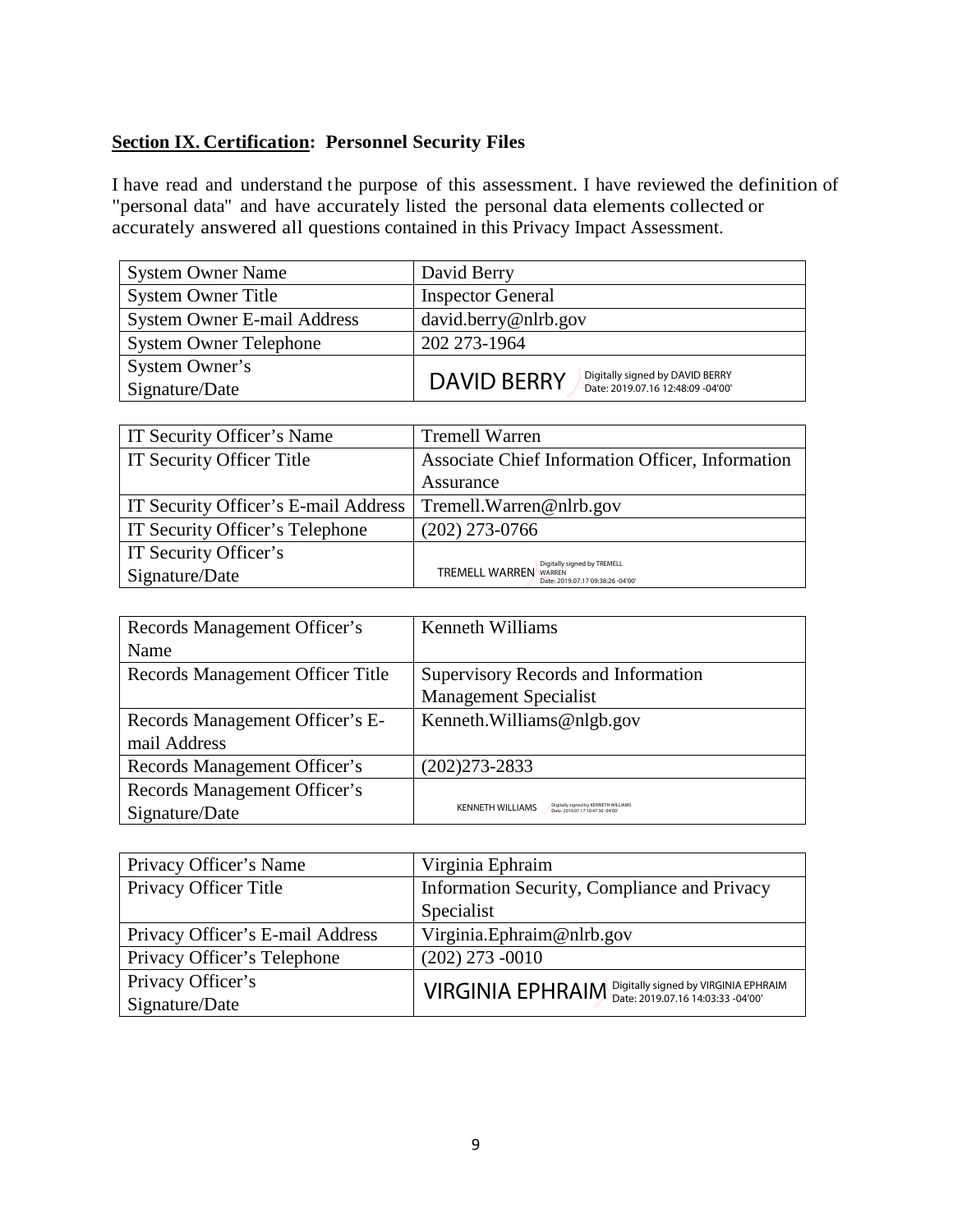| <b>OCIO Deputy OCIO Name</b>      | Eric Marks                                                                                                                                                                                 |
|-----------------------------------|--------------------------------------------------------------------------------------------------------------------------------------------------------------------------------------------|
| <b>OCIO Deputy OCIO Title</b>     | Deputy Chief Information Officer                                                                                                                                                           |
| Deputy CIO's E-mail Address       | Eric.Marks@nlrb.com                                                                                                                                                                        |
| <b>OCIO Deputy OCIO Telephone</b> | $(202)$ 273-4131                                                                                                                                                                           |
| <b>OCIO Deputy OCIO</b>           | Digitally signed by CHARLES MARKS<br><b>CHARLES MARKS</b><br>DN: c=US, o=U.S. Government, ou=National Labor Relations Board,<br>cn=CHARLES MARKS, 0.9.2342.19200300.100.1.1=63001000009755 |
| Signature/Date                    | Date: 2019.07.29 11:42:41 -04'00'                                                                                                                                                          |

| <b>OCIO CIO Name</b>      | Prem Aburvasamy                   |
|---------------------------|-----------------------------------|
| OCIO CIO Title            | <b>Chief Information Officer</b>  |
| OCIO CIO's E-mail Address | Prem.aburvasamy@nlrb.gov          |
| <b>OCIO CIO Telephone</b> | $(202)$ 273-3925                  |
| OCIO CIO                  | <b>PREM ABURVASAMY</b> ABURVASAMY |
| Signature/Date            | Date: 2019.07.31 16:10:14 -04'00' |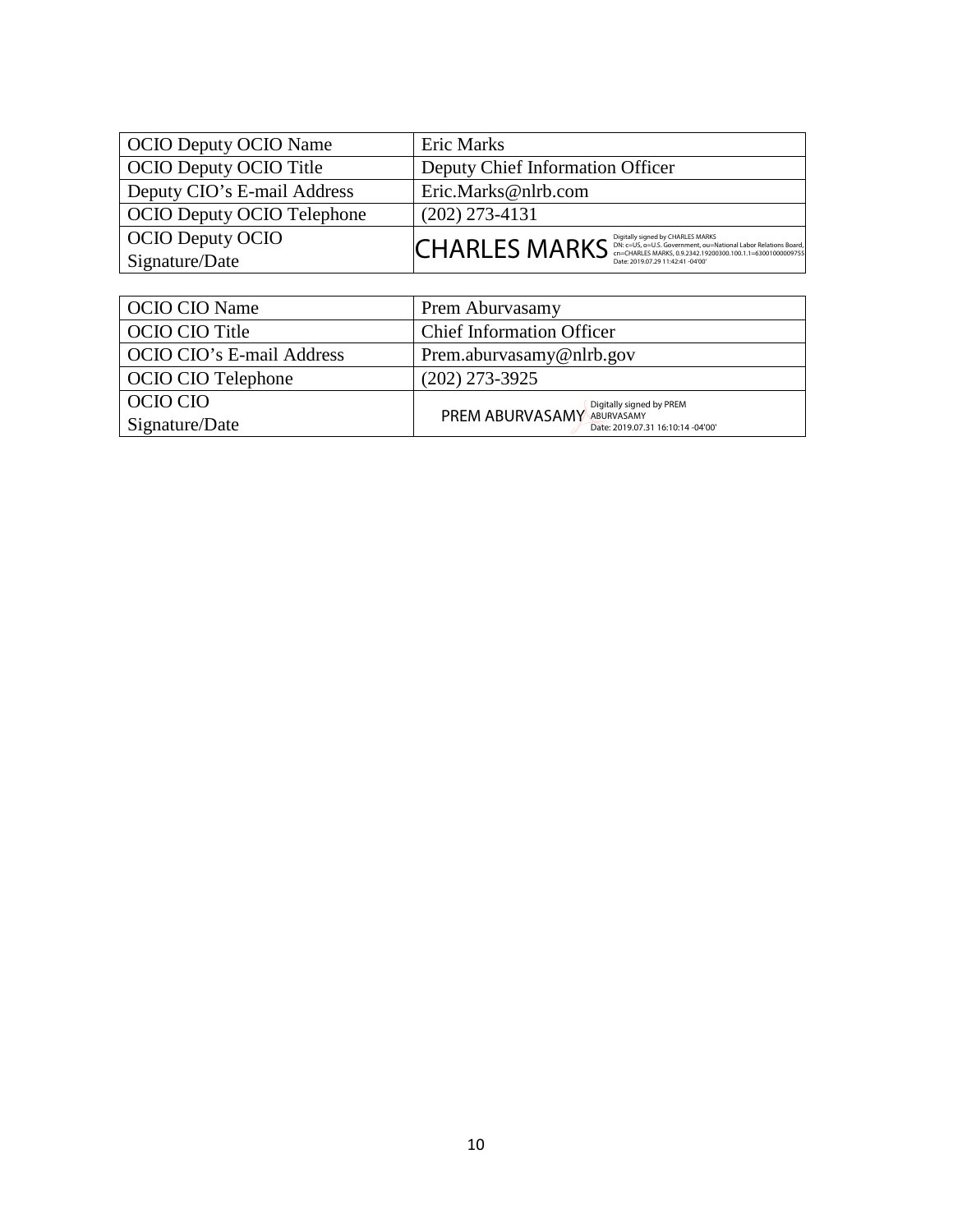# Additional Information - Section II Data in the System, Question 4

Access database form "Investigations:"

| 000<br><b>Case Number OIG-I-</b>              | <b>Org Unit:</b>                |                           | Main<br>Menu         |
|-----------------------------------------------|---------------------------------|---------------------------|----------------------|
| Date OIG notified:                            | Sub Unit:                       |                           |                      |
| <b>Date Opened</b>                            | <b>Joint Investigation</b>      | <b>Allegation Type:</b>   |                      |
| <b>Subject Last Name</b><br><b>First Name</b> |                                 | <b>Type of Violation:</b> | Criminal             |
|                                               |                                 | <b>Allegation Summary</b> |                      |
| <b>Assigned To</b>                            |                                 |                           |                      |
| <b>Referred to for Investigation</b>          |                                 |                           |                      |
| <b>Date Referred for Investigation</b>        |                                 |                           |                      |
| Other<br><b>Source Type</b>                   |                                 | <b>IG Findings</b>        |                      |
| <b>Source</b>                                 |                                 |                           |                      |
| Date of OIG Report<br><b>18 USC 208</b>       |                                 |                           |                      |
| <b>Referred for Personnel Action</b>          | <b>Referred to DOJ Criminal</b> |                           | Date Referred to DOJ |
| <b>Referred to</b>                            | <b>Referred to DOJ Civil</b>    |                           |                      |
| <b>Adverse Personnel Action</b>               | <b>Criminal Conviction</b>      |                           |                      |
| <b>Type of Personnel Action</b>               | Statute(s)                      |                           |                      |
| <b>Date of Personnel Action</b>               | <b>Restitution</b>              |                           | \$0.00               |
| <b>Investigative Recovery</b>                 | <b>Witness Confidentiality</b>  |                           |                      |
| <b>Source Notified</b>                        | <b>Records Retention:</b>       |                           |                      |
| <b>Case Closed</b>                            | <b>Disposition</b>              |                           |                      |
| <b>Date Closed</b>                            |                                 | <b>O</b> Destroy          |                      |
|                                               | O                               | <b>NARA</b>               |                      |

| Chronology            |                          |        |    |  |  |
|-----------------------|--------------------------|--------|----|--|--|
|                       |                          |        |    |  |  |
|                       |                          |        |    |  |  |
|                       |                          |        |    |  |  |
|                       |                          |        |    |  |  |
| Report in Semi-Annual | Meeting <b>Districts</b> | Active | 11 |  |  |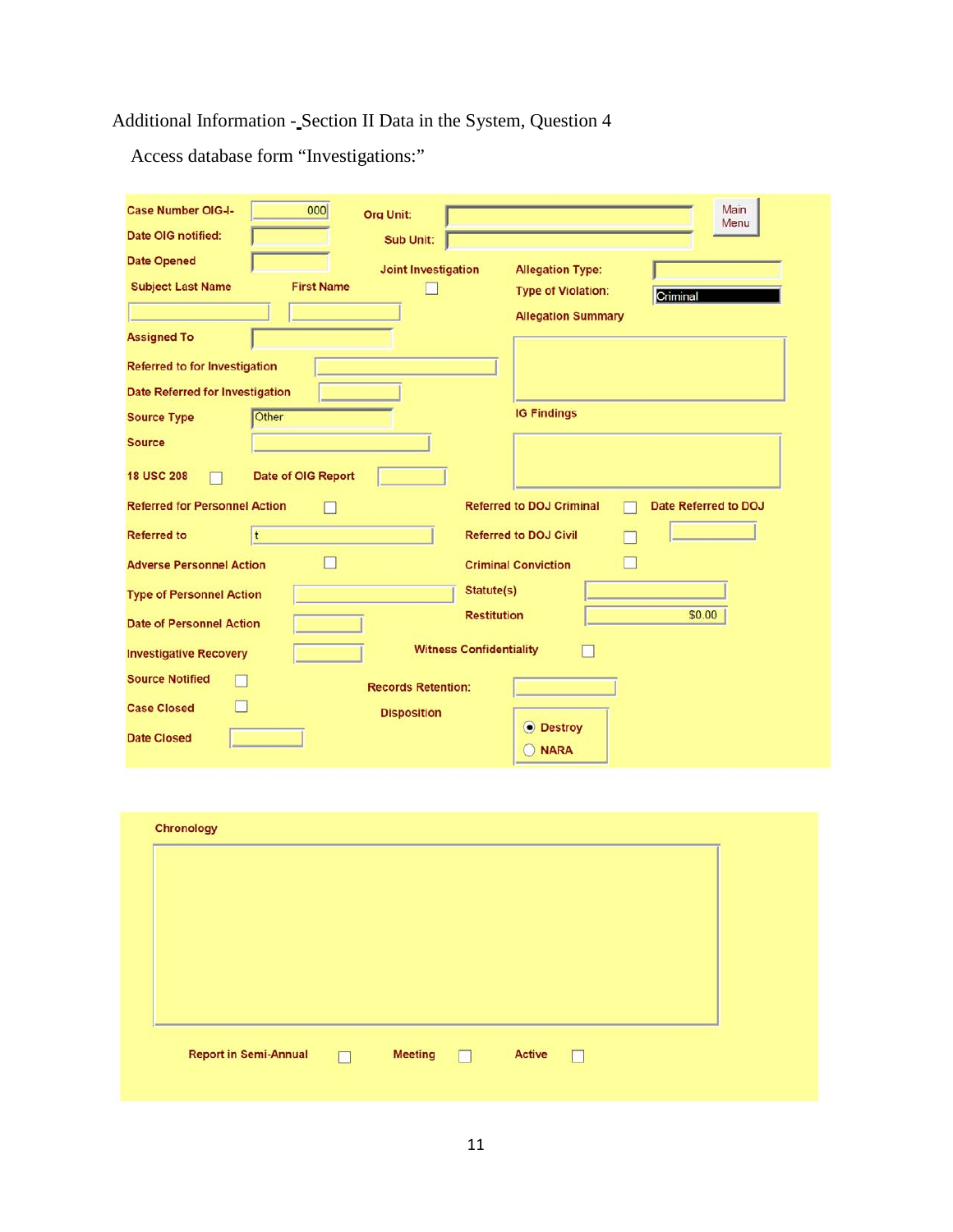### **Definitions**

*Accounting of Disclosures –* a record showing all third party disclosures made from a system. The disclosure accounting shows the date, recipient name, recipient address, purpose, and the data elements disclosed. You need not account for disclosures made to NLRB employees who require access to the data to perform official duties.

*Accuracy* – within sufficient tolerance for error to assure the quality of the record in terms of its use in making a determination.

*Completeness* – all elements necessary for making a determination are present before such determination is made.

*Determination* – **any** decision affecting an individual which, in whole or in part, is based on information contained in the record and which is made by any person or agency.

*Disclosure* – the transfer of any personal information from a system of records by any means of communication (oral, written, electronic, mechanical, or actual review) to any person, private entity, or government agency, other than the subject of the record, the subject's designated agent, or the subject's legal guardian.

*Necessary* – a threshold of need for an element of information greater than mere relevance and utility. A data element is "necessary" if the program cannot function properly or efficiently without it.

*Personal Data* – data about an individual that is personal in nature. Personal data may consist of home address; home email address; home telephone numbers; date and place of birth; marital status; names of spouse and children; financial, credit, and medical data; SSN; take home pay; credit card account numbers; mother's maiden name; other names used; government life and health insurance options elected; criminal history; for individuals assigned to (or about to be assigned to) overseas, sensitive, or routinely duty stations, their names, duty stations, duty addresses, and duty telephone numbers; performance ratings; race and national origin data; citizenship; religion; annual and sick leave use and balances; security clearance information; drug test results; and the fact of participation in rehabilitation or employee assistance programs. The following data elements are **NOT** normally considered personal: U.S. based work addresses and work telephone numbers; position data; performance elements; date of rank; source of commission; education level; education and training paid for by the government; job related certifications; current and past annual salary rates (but not take home pay); position titles; occupational series; and current and past grades**: If you are not sure if the data elements you plan to collect are considered "personal," contact NLRB Privacy Officer.**

*Record* – **any** item, collection or grouping of information about an individual and identifiable to that individual that is maintained by an agency.

*Relevance* – limitation to only those elements of information which clearly bear on the determination(s) for which the records are intended. A data element is "relevant" if you cannot make a determination without it.

*Routine Use* – the disclosure of a record outside the National Labor Relations Board for a use that is compatible with the purpose for which the information was collected and maintained. The "Routine Users" that have been authorized access to each NLRB data system are listed in the governing NLRB or government-wide Privacy Act system notice. *The NLRB and Government Wide systems are described*